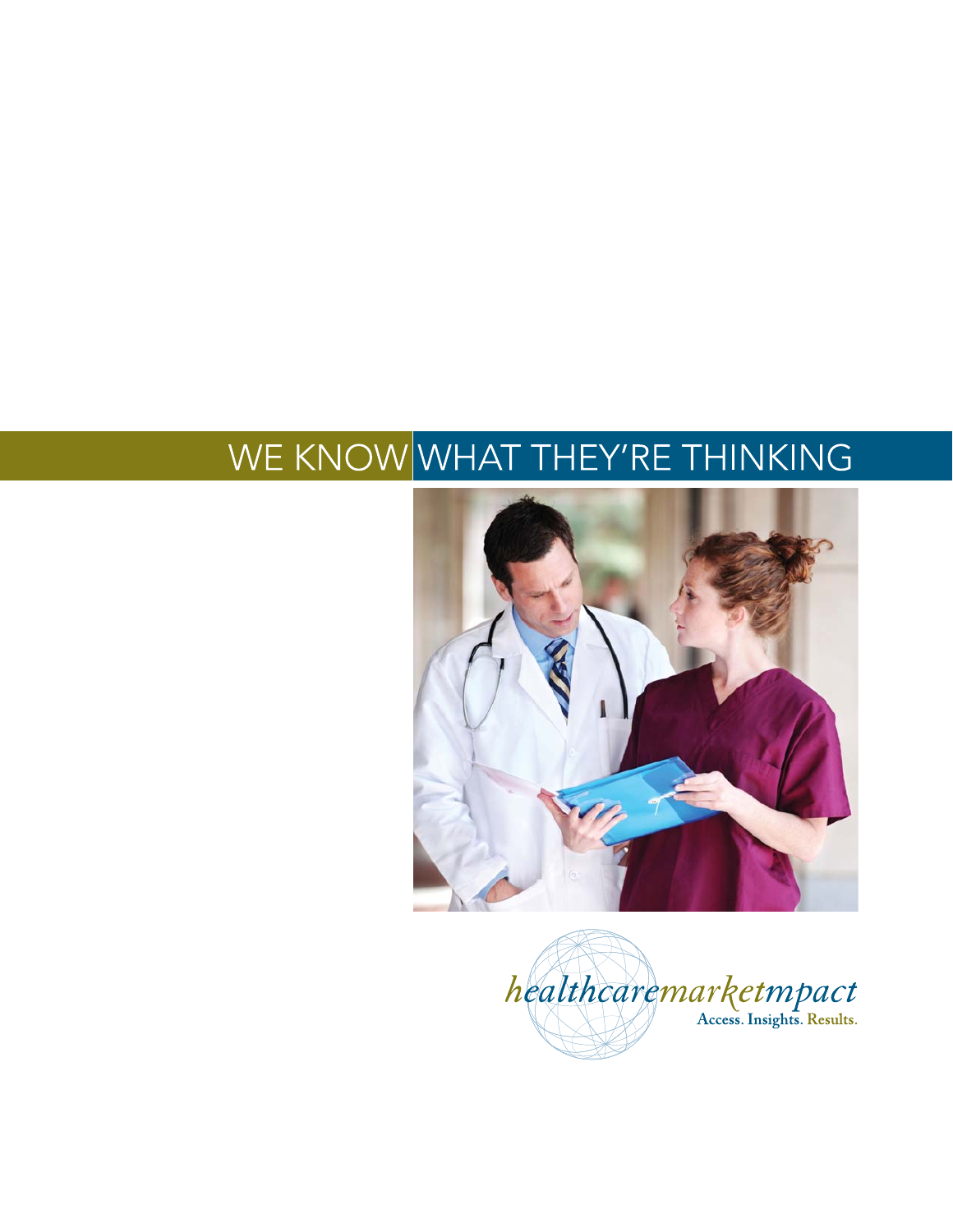### healthcaremarketmpact Access. Insights. Results.

## **How do you best beat the odds and succeed in the hospital market?**

### **Who is AHA Solutions?**

As part of the American Hospital Association (AHA), the leading advocate for the nation's hospitals, AHA Solutions is committed to helping healthcare organizations achieve the highest levels of operational efficiencies to deliver the best possible care to patients and communities. With over 30 years of working knowledge, understanding, and experience in solving hospital issues, our mission is to be the trusted resource for education, information and products and services that foster operational excellence in hospitals.

\*Source: Health Affairs, 29, no. 1 (2010), published by Project HPOE ...With Healthcare MarketMPact™, a consulting

service of AHA Solutions, Inc. With our long-standing history, we have a unique advantage of working directly with hospitals, helping them solve operational issues. We have a vested interest in making

sure new products and services not only meet hospitals' needs but drive continuous improvements in their efficiency and performance.

In 2008, U.S. spending on health services and supplies exceeded \$2.3 trillion\*

#### Tap into top minds in the hospital industry

Healthcare MarketMPact is dedicated to working with companies like yours, assisting them to successfully develop, test and launch new products for the hospital market. As part of AHA Solutions, we can help you view your product or service through the lens of the hospital, facilitating smarter business and marketing decisions as well as a faster return on your healthcare investment.

Healthcare MarketMPact is an innovative alliance of healthcare insiders whose insights, experience and relationships can make the difference in succeeding in the complex hospital market. This alliance includes healthcare strategists, marketers, researchers and analysts – a talented team of experienced professionals touching every aspect of the industry.

Through this alliance, we've helped companies:

- Validate product/service concepts
- Evaluate market receptivity/pricing
- Refine positioning and value propositions
- Identify new target markets
- Expand distribution into healthcare
- Generate genuine interest and solid new business leads
- Extend product lines or service offerings
- Plan and execute effective product launches

In 2008, U.S. hospitals accounted for \$718.4 billion of GDP\*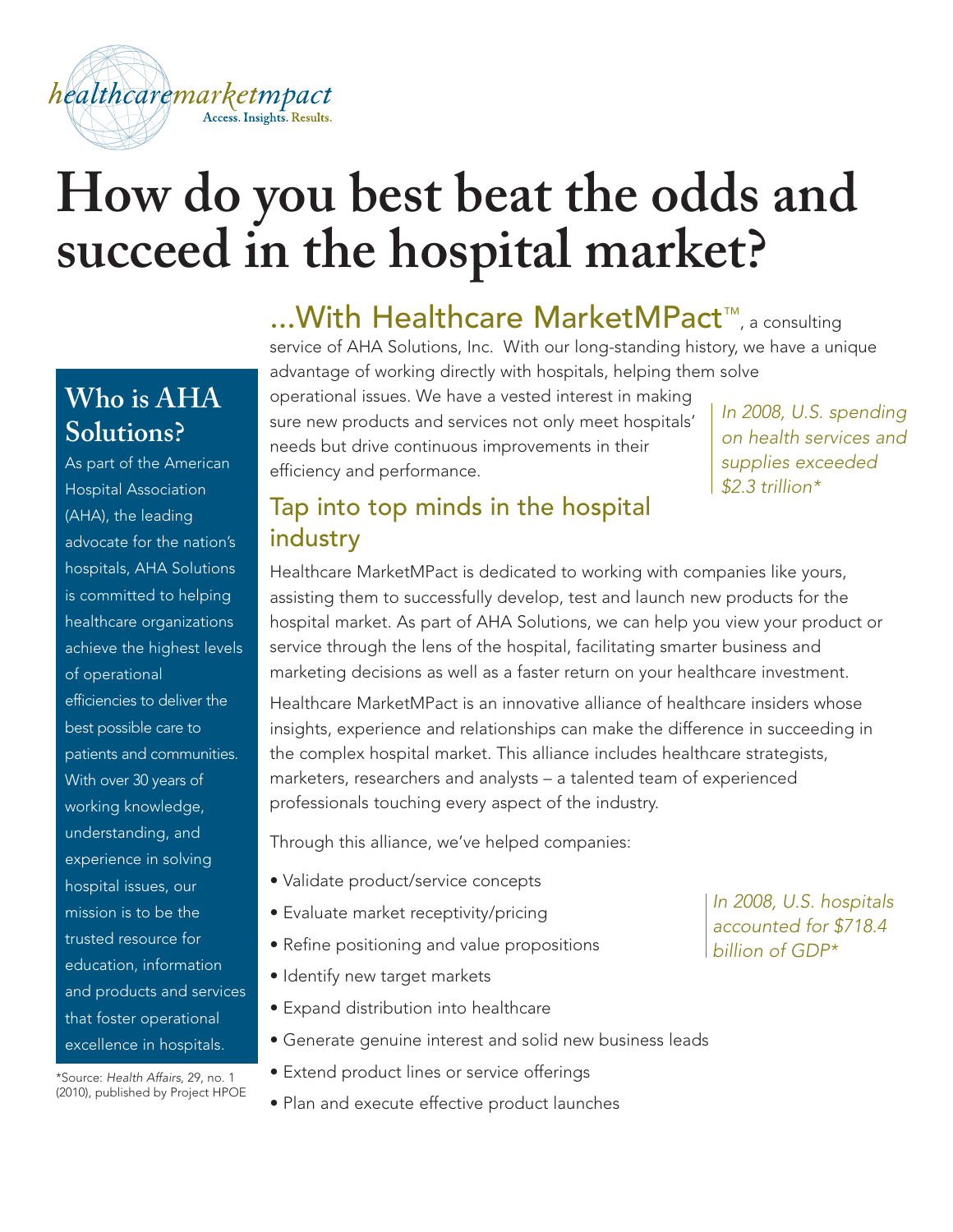#### An integrated, strategic approach with proven results

Each Healthcare MarketMPact project is a unique challenge, coupling our due diligence and proprietary methodologies with expertise and knowledge. The result? An integrated and strategic approach that positions you to engage the healthcare community, expedite product development and execute successful marketing

In 2008, U.S. hospitals employed nearly 6.1 million people – supporting nearly 1 of 9 jobs in the U.S.\*

strategies to capitalize on the hospital market. Our portfolio of professional services covers virtually

every phase of the product lifecycle, from feasibility assessments, real-time product research, testing and analysis, to ROI and break-even modeling, competitive

benchmarking, pricing, positioning and more. We have proven experience in a variety of initiatives to help you:

- Gain pre-launch input from potential buyers and users
- Determine the best way to quickly generate leads
- Learn what purchasing decision-makers think about your product and its competition
- Make decisions to shorten the development cycle
- Benefit the healthcare community by proactively developing quality products that meet their operational needs and improve patient care

#### Our experience and resources can give you an advantage

Healthcare MarketMPact has helped a wide variety of companies including technology, finance, operations and risk management, save millions of dollars in what would have been wasted development costs. Find out how Healthcare MarketMPact's expertise, business acumen and market knowledge can help your company profit grow. investment

75% of development dollars are spent on products that do not realize a solid return on

- Contact: Anthony J. Burke, Principal (312) 895.2514 or aburke@aha.org
- Or visit Healthcare MarketMPact at www.ahamarketmpact.org

#### **Real-world success**

MarketMPact's real-world success is best evidenced through our clients' results. For example, one client needed market validation for their new hospital alert and recall system in order to secure Board funding for a full-fledged commercial introduction. Timing was of the essence; the entire effort had to be completed in three months to meet budgetary deadlines.

MarketMPact surveyed members of three healthcare associations, generating more than 1,000 responses. To gain additional insights, we polled 85 survey respondents, interviewed 12 key hospital risk managers, and coordinated 60 live demonstrations for prospective buyers. Not only did we validate the market's need for their system, but our research helped refine pricing and messaging strategies. Our client gained immediate sales opportunities as well as its Board's approval for funding.

Due diligence feasibility assessments

Interactive realtime product research

**Opportunity** evaluation and quantification

Focus groups

Introduction to early stage funding

ROI and breakeven modeling

**Competitive** benchmarking, pricing, positioning and more